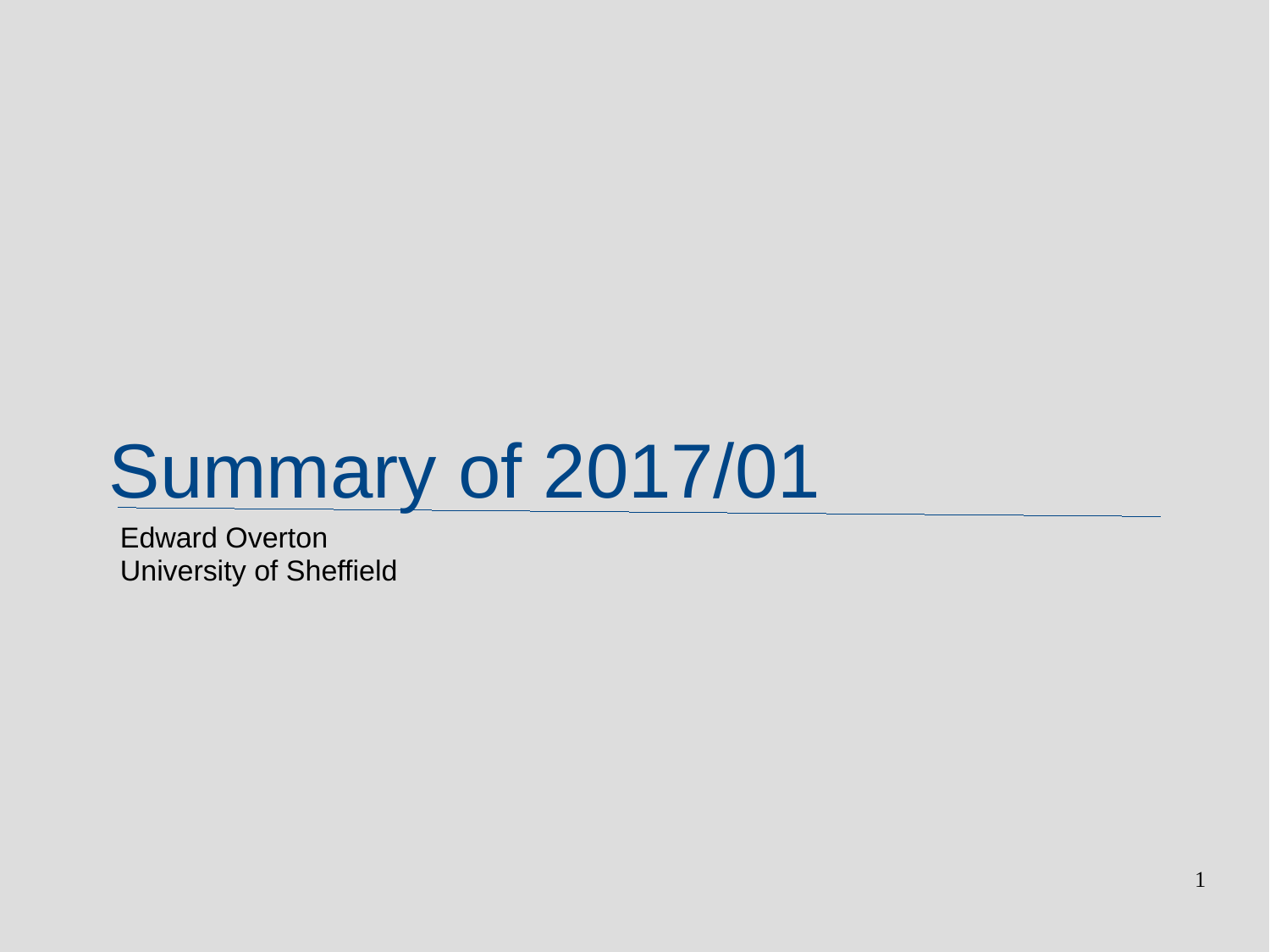## Introduction 2017/01

- Primary goal of 2017/01 was to record some Liquid Hydrogen data at the end of the cycle.
	- In order to prioritise this the superconducting magnets were not to be run during the cycle.
	- Many objectives needed to be completed, including a test of the Liquid Hydrogen system with Neon gas.
- In addition, tracker maintenance severely delayed the readiness of the trackers.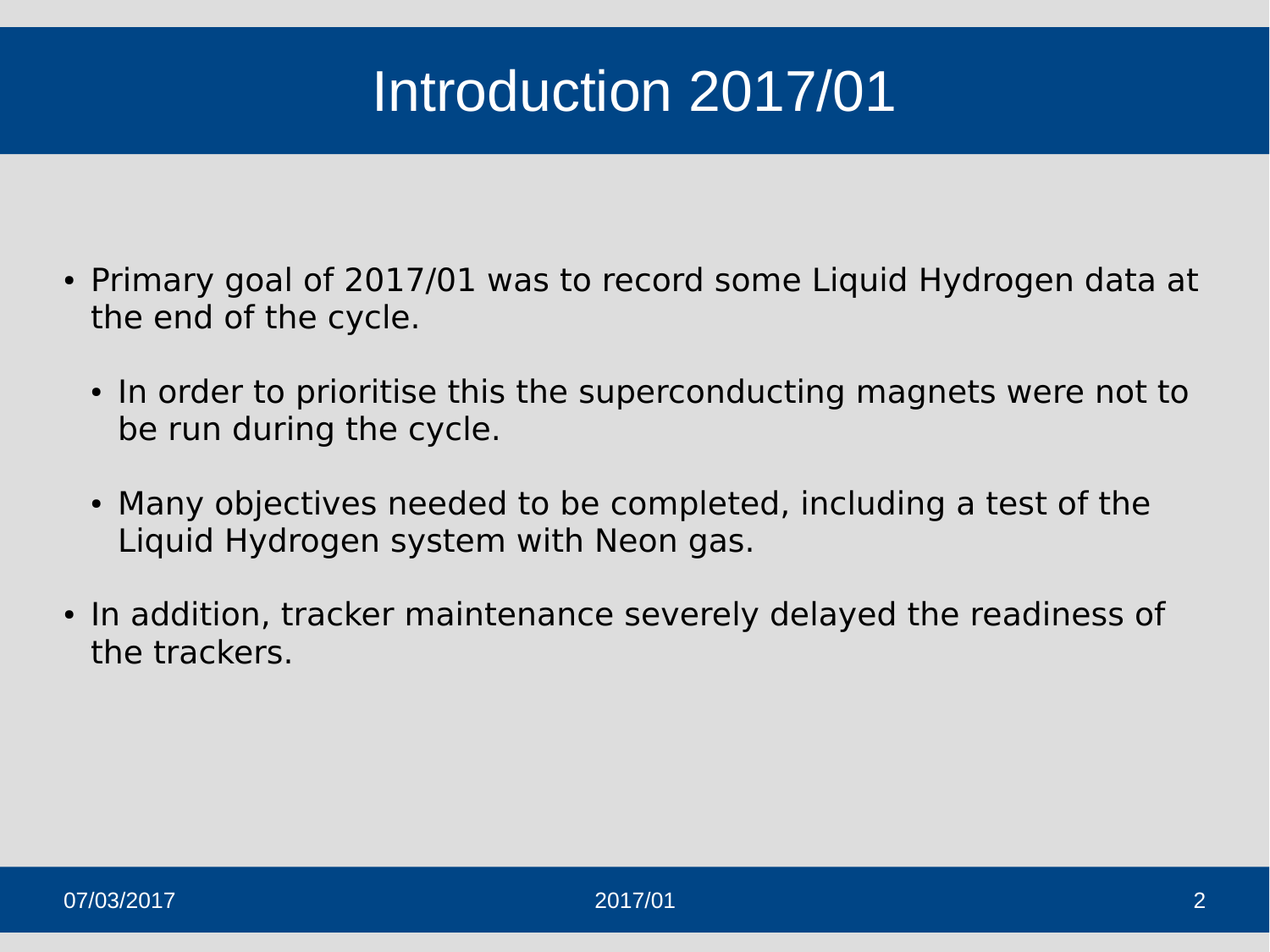### Shift & Personnel



• MOMs:

- Victoria Blackmore: 8/May  $\rightarrow$  23/May
- Edward Overton: 23/May  $\rightarrow$  2/Jun
- $\cdot$  DC:
	- Alan Young, Craig Macwaters, Paul Hodgson
- Shifts ramped up from 8hr to 24hr running as the cycle

#### 07/03/2017 2017/01 3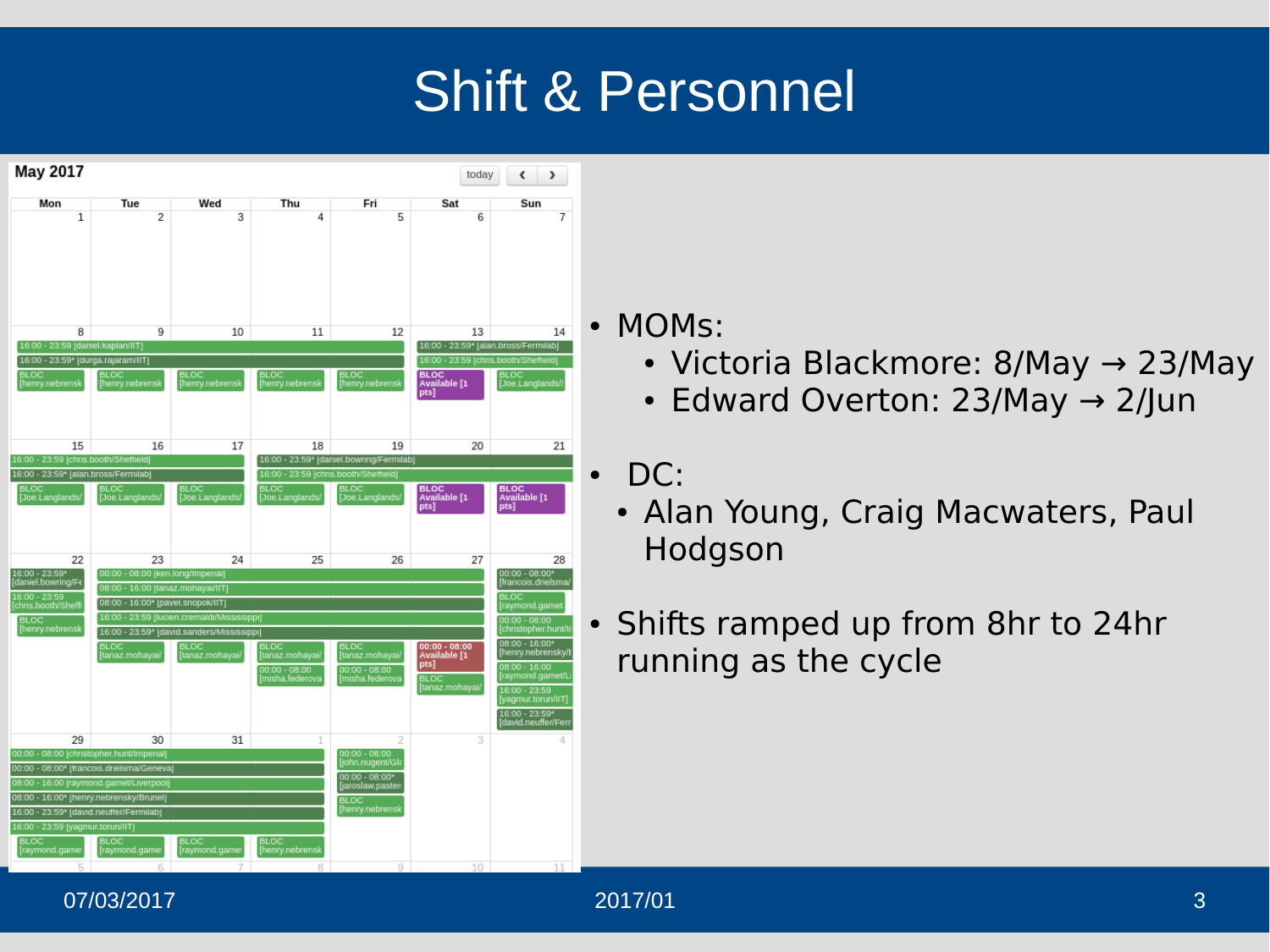### 8 May – 26 May

- Expert led run  $8<sup>th</sup>$  May (without trackers)
- Recorded TOF calibration data
- Hall was mostly in the hands of the liquid hydrogen team
- Shifters were able to help monitor ongoing Neon tests.
- During this time things were very chaotic:
	- False (and real) alarms from working (and broken) equipment.
		- Difficulty from state machines
- Performed beambump tuning to prepare for data taking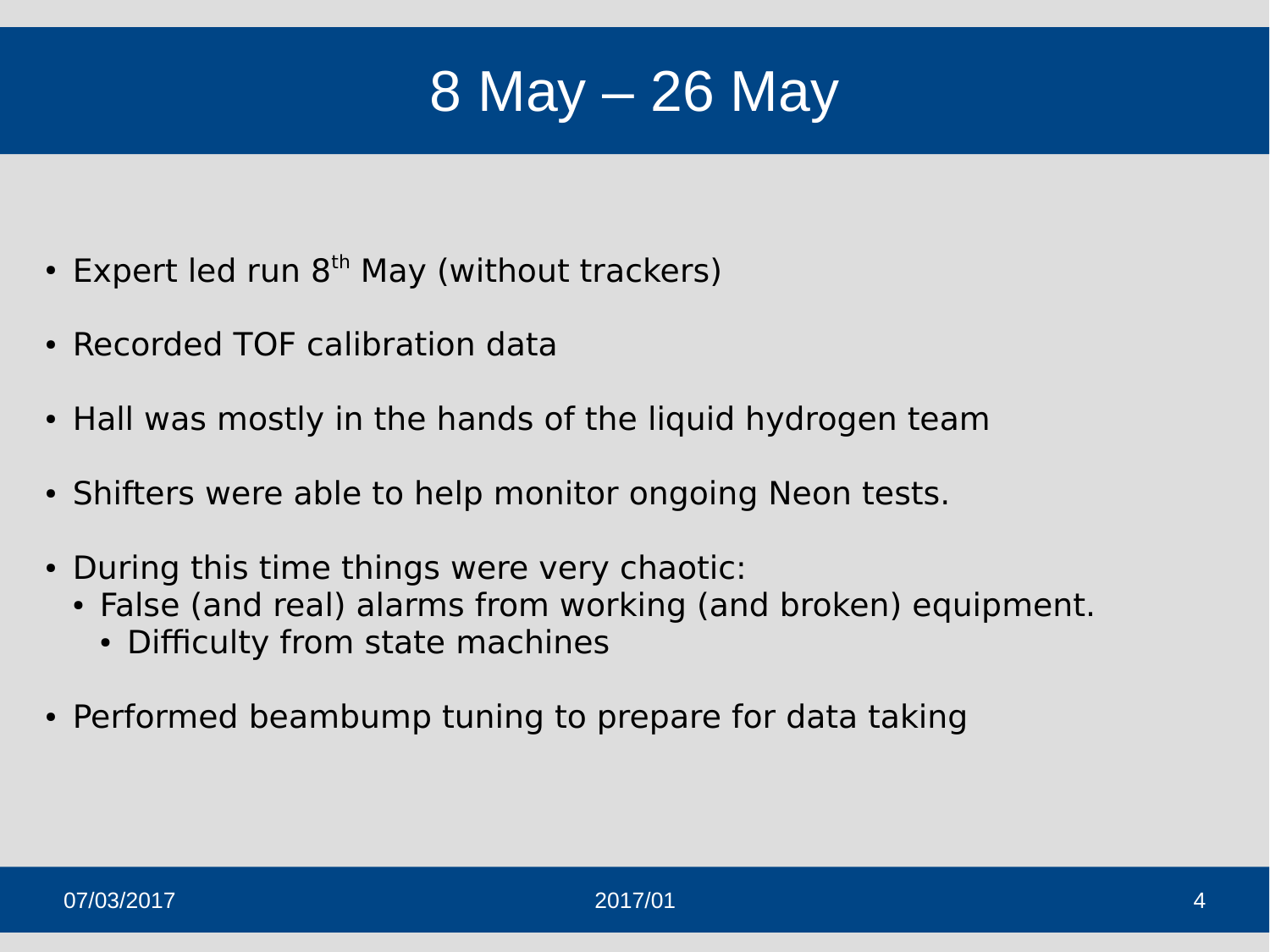

- 27 May:
	- Performed a tracker timing scan to ensure trigger efficiency.
- 28 May:
	- Both trackers were ready for operation, and we begun taking gaseous neon data
	- Run plan based on the LH2 settings provided by John Nugent. • 140, 170, 200, 240 settings with and without gaseous neon.
		- $\bullet$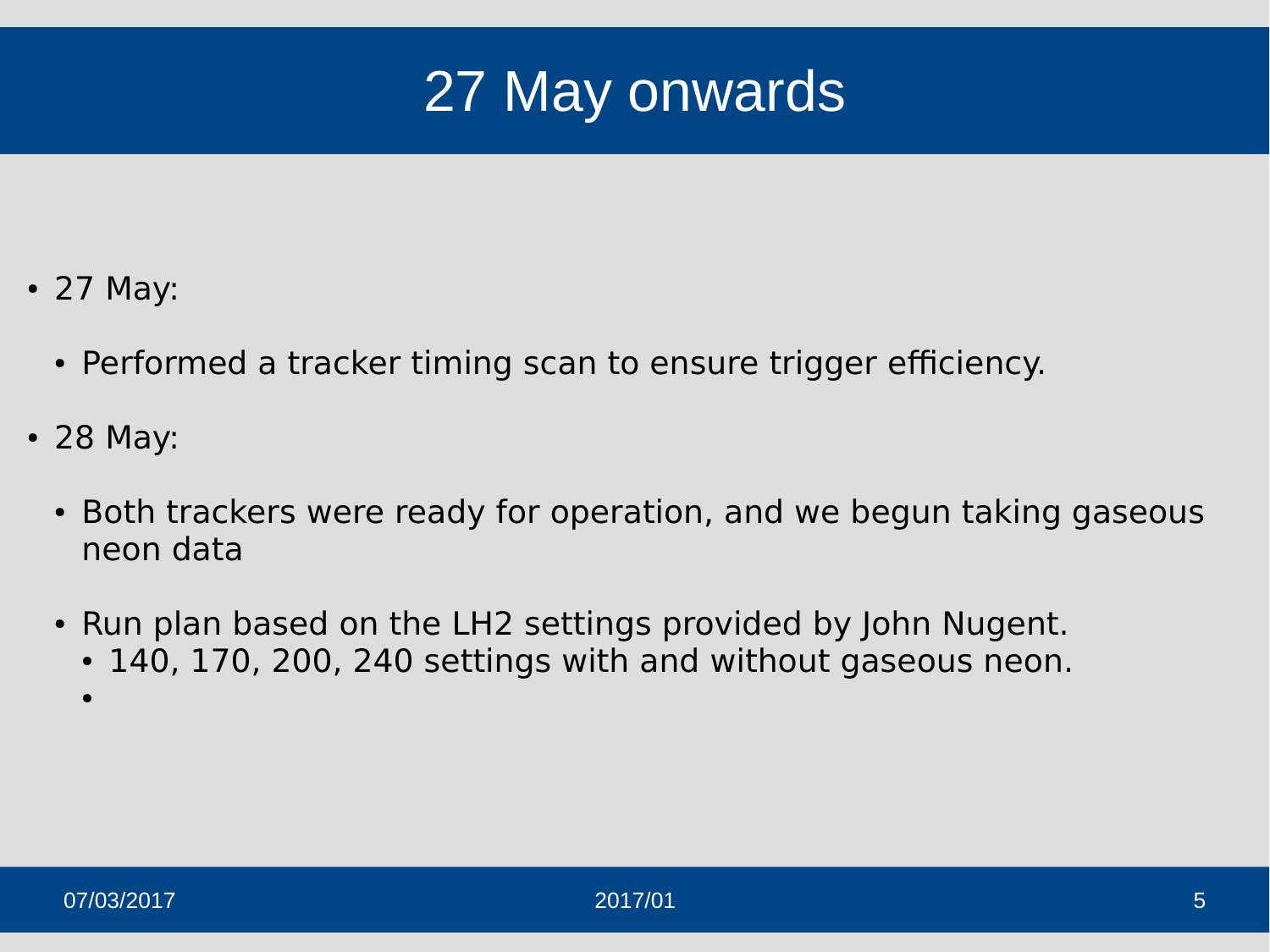### Data Summary

|            | Tag                    | Time<br>(mins) | <b>Dips</b> | P.Trig(<br>$\mathbf{k}$ | TOF2(<br>$\mathbf{k}$ | <b>Runs</b>                                                |
|------------|------------------------|----------------|-------------|-------------------------|-----------------------|------------------------------------------------------------|
| GNe        | ToF-Calib+300          | 24             | 1158        | 78                      | 14                    | 9311                                                       |
| GNe        | 400MeV+pi pa82         | 306            | 14359       | 1029                    | 343                   | 9355,9356,9357,9358,9370,9371,9372                         |
| GNe        | 300MeV+pi pa82         | 227            | 10675       | 1020                    | 262                   | 9354,9360,9365,9367,9368,9369                              |
| GNe        | PionReference-DS       | 53             | 2523        | 197                     | 51                    | 9310,9319                                                  |
| <b>GNe</b> | $3-140+M3-Test2$       | 716            | 33545       | 914                     | 166                   | 9361,9362,9363,9364,9373,9374,9375,9376,9377,9<br>312,9318 |
| GNe        | $3-170+M3-Test1$       | 457            | 21410       | 950                     | 180                   | 9349,9324,9325,9328,9329,9331,9333,9335,9342               |
| GNe        | 3-200+M3-Test1         | 315            | 14784       | 953                     | 129                   | 9351,9326,9327,9330,9334,9337                              |
| GNe        | $3 - 240 + M3 - Test1$ | 249            | 11707       | 1032                    | 88                    | 9345,9352,9339,9340,9341                                   |
| Vac        | 3-140+M3-Test2         | 703            | 32960       | 1097                    | 210                   | 9387,9401,9402,9403,9404,9405,9406,9407,9408,9<br>409,9410 |
| Vac        | $3-170+M3-Test1$       | 495            | 23217       | 1002                    | 193                   | 9378,9380,9390,9391,9394,9395,9396,9397,9400               |
| Vac        | 3-200+M3-Test1         | 391            | 18358       | 1103                    | 148                   | 9379,9381,9388,9389,9392,9393,9398,9399,9411               |
| Vac        | $3 - 240 + M3 - Test1$ | 271            | 12704       | 1121                    | 96                    | 9382,9383,9384,9385,9386                                   |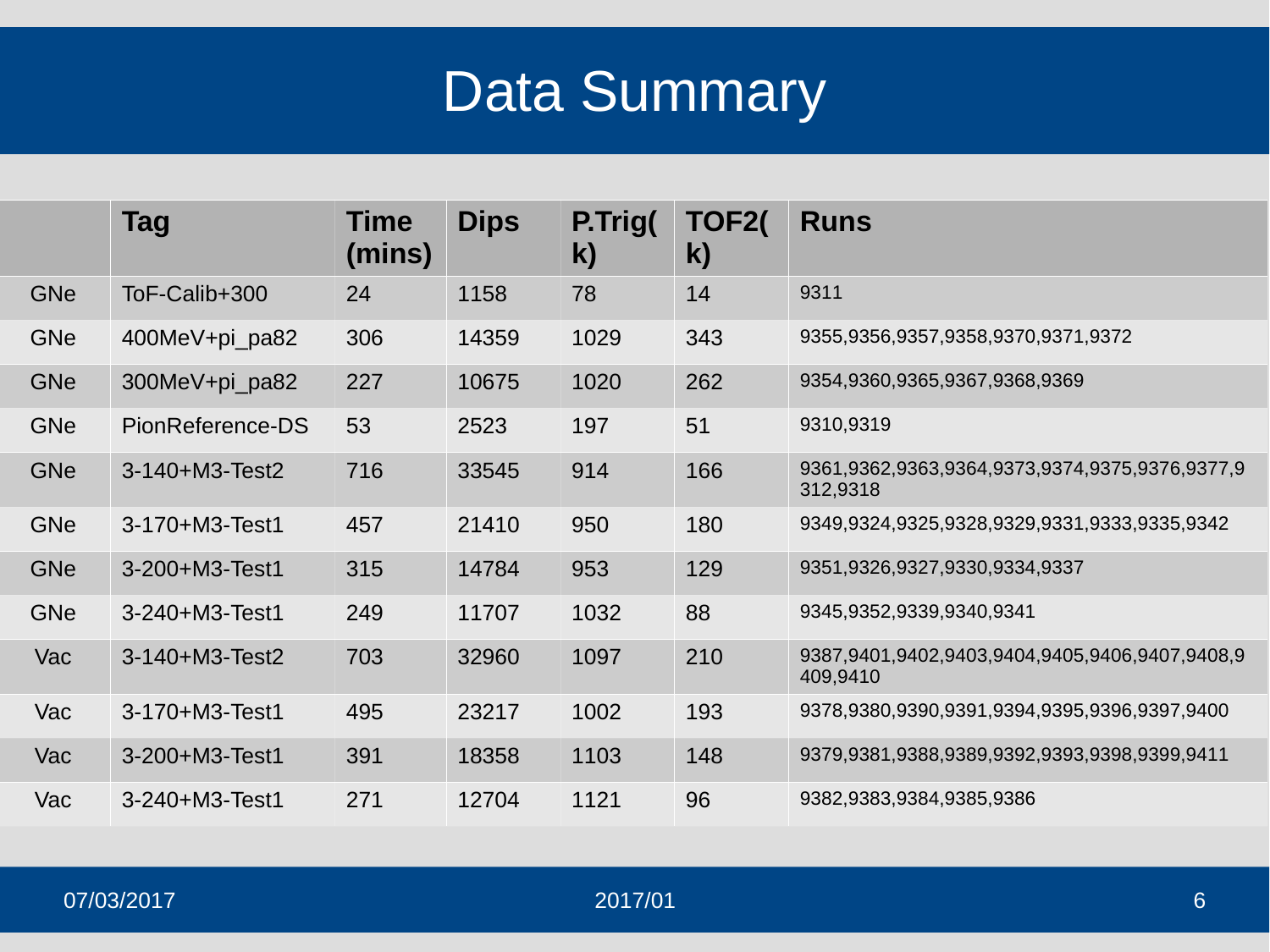#### Data Summary



Once running data was recorded consistently. Gaps were mainly caused by ISIS problems.